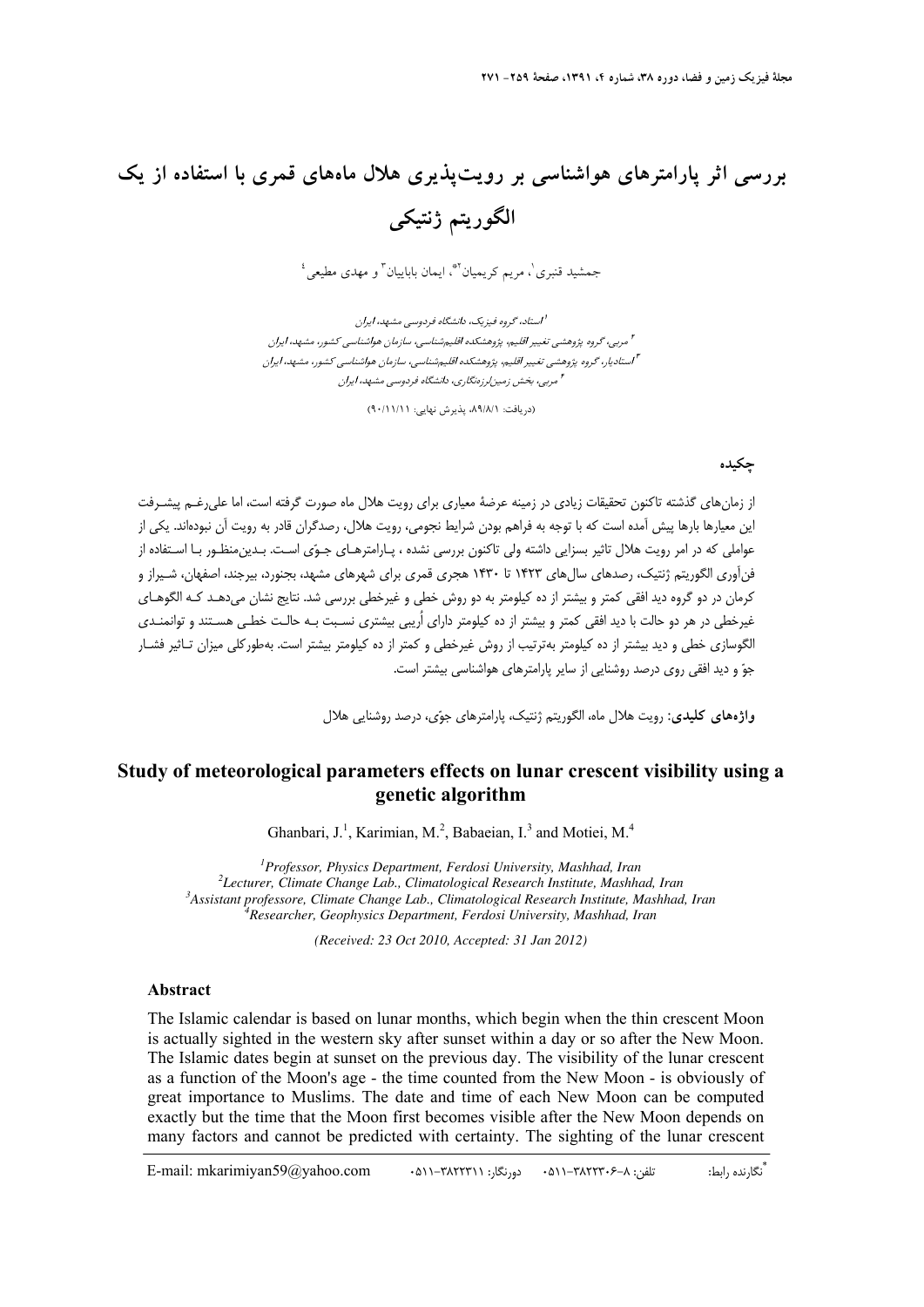within one day of New Moon is usually difficult. The crescent at this time is quite thin, has a low surface brightness and can easily be lost in the twilight. Generally, the lunar crescent will become visible to suitably-located, experienced observers with good sky conditions about one day after the New Moon. However, the time that the crescent actually becomes visible varies quite a bit from one month to another. The record for an early sighting of a lunar crescent with a telescope is 12.1 hours after New Moon; for naked-eye sightings, the record is 15.5 hours from New Moon. For Islamic calendar purposes, the sighting must be made with the unaided eye. Obviously, the visibility of the young lunar crescent depends on atmosphere conditions, the location and preparation of the observer.

The prediction of the first sighting of the early crescent Moon is an interesting problem because it simultaneously involves a number of highly non-linear effects. Effects to be considered are the geometry of the Sun, Moon, the width and surface brightness of the crescent, the absorption of the Moon's light and the scattering of the Sun's light in the Earth's atmosphere, the physiology of human vision and natural horizon. The effects of meteorological conditions such as mean sea level pressure, visibility, mean temperature and humidity on Crescent visibility are studied in this paper.

Our studied sites are located in the south, center and eastern part of Iran including Mashad, Bojnord, Birjand, Isfahan, Shiraz and Kerman cities. Two series of data are used in this study. The first one data were sighting and visibility of the lunar crescents which recorded by Moon's sighting groups in the above mentioned cities and the second series of data were the meteorological observations of mean sea level pressure, mean temperature, horizontal visibility and relative humidity in the same dates and locations of Moon's sighting. Horizontal visibility is divided into two categories of bellow and above 10kM. Period of study was 8 years starting from 1423 to 1430 according to Islamic calendar.

Genetic algorithm is used to formulate the relations between moon visibilities and meteorological parameters. Genetic algorithms are one of the best ways to solve a problem for which little is known. They are very general algorithms and so may work well in any search space. Genetic algorithms use the principles of selection and evolution to produce several solutions to a given problem. Two methods of linear and non-linear approaches are used to model the statistical relations between the lunar visibilities and meteorological parameters.

For linear-based method the following formula is used:

$$
MSE = \sum_{i=1}^{n} [R_{obs} - R_{mod}]^{2} / [n-p]
$$
  
= 
$$
\sum_{i=1}^{n} [R_{obs} - (a_{1}P + a_{2}RH + a_{3}T + a_{4}V + a_{5})]^{2} / [n-p]
$$

*n*

We used the bellow formula for the nonlinear approach:

$$
MSE = \sum_{i=1}^{n} [R_{obs} - R_{mod}]^{2} / [n-p]
$$
  
= 
$$
\sum_{i=1}^{n} [R_{obs} - (a_{1}P^{a_{2}} + a_{3}RH^{a_{4}} + a_{5}T^{a_{6}} + a_{7}V^{a_{8}} + a_{9})]^{2} / [n-p]
$$

Where MSE is the Mean Square Error,  $R_{obs}$  and  $R_{mod}$  represent actual and modeled visibility of the Moon. P, RH, T and V are mean seas level pressure, relative humidity, temperature and visibility, respectively.  $(n-p)$  is degree of freedom and  $a_i$  is constants.

One of the important factors affecting crescent visibility is meteorological parameters, but they have not been considered well up to now. In this paper a Genetic algorithm has been used to find relationship between percentage of crescent lighting and meteorological parameters such as sea level pressure; mean temperature, relative humidity and horizontal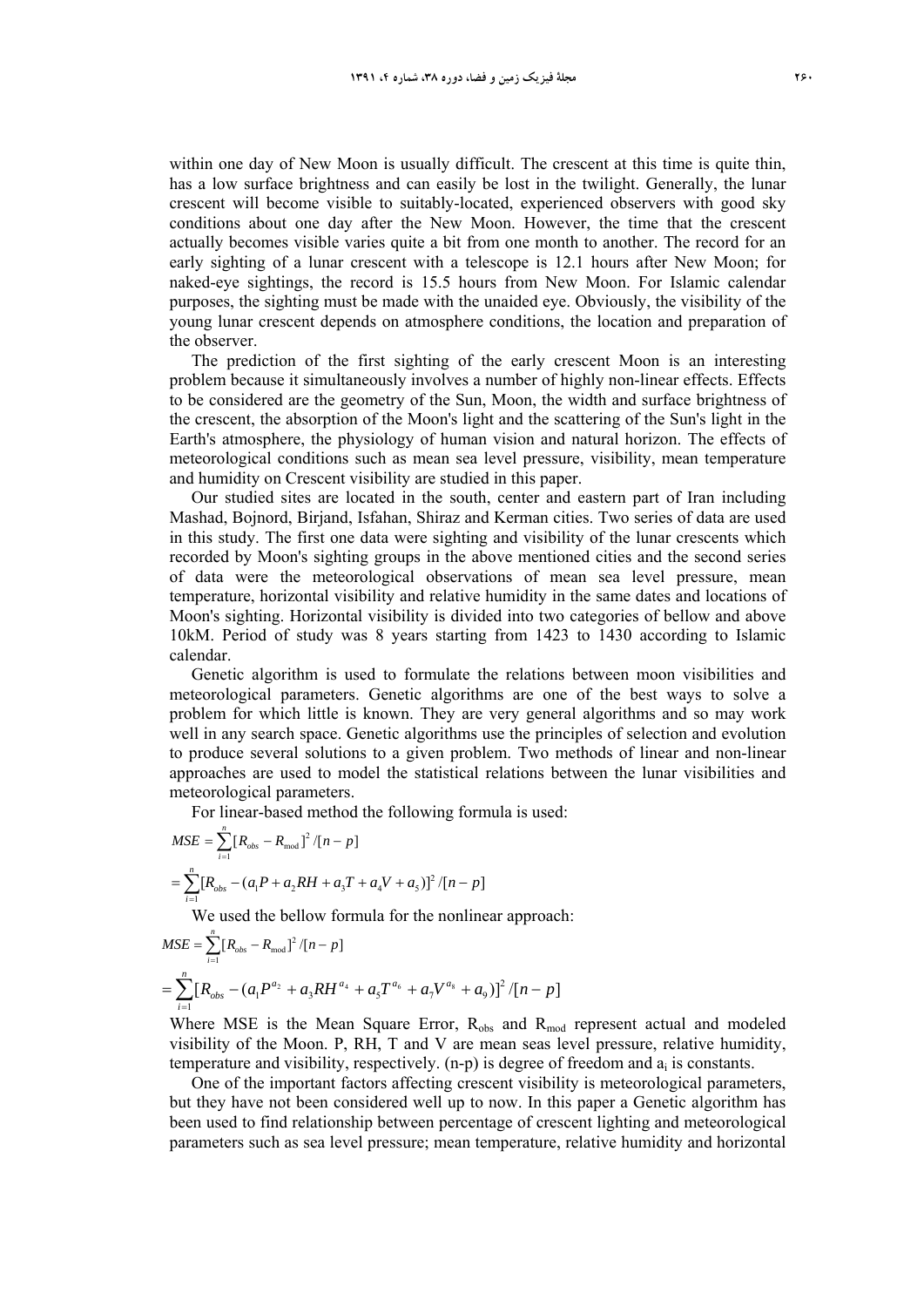visibility. In this regards, observations have been considered during the period of 1423- 1430 lunar Hejri(Islamic calender) calendar for Mashad, Kerman, Shiraz, Esfahan, Birjand, and Boujnourd for two cases with about 10 km horizontal visibility.

Error, bias and weighted factor of meteorological impacts on crescent visibility have been calculated after comparing modeled and observed crescent visibility. Results generally show that non-linear parameterization equations have more bias than linear equations. Maximum bias with 3.24 has been occurred in nonlinear model for horizontal visibility less than 10km over Birjand and Bojnourd sites. The minimum bias of crescent visibility has been occurred in Shiraz by 0.01 percent. The minimum and maximum percentages of relative error are found in Shiraz and Birjand by 1.96% and 99%, respectively. We also found that in linear modeling with horizontal visibility more than 10km, weighted effect of pressure increase by decreasing altitude from mean sea level and effect of humidity decreases by increasing altitude from mean sea level.

Our result confirms that the crescent visibility is more sensitive both to pressure and horizontal visibility. Overlay, linear and nonlinear equations have acceptable results for modeling crescent visibility. Results of this paper reveal that meteorological parameterization of crescent visibility can be used for prediction of crescent visibility from meteorological view point.

**Key word:** Crescent moon visibility, Genetic Algorithm, Meteorological parameters, Crescent lighting

شده است. از جمله ميتوان به پژوهش حسنزاده (1386) و حسنزاده و همكاران، (1387) در رابطه با بررسي كمي حد دانژون اشاره كرد. او اثر ديد نجومي، عوارض لبه ماه و اثر رخگرد را در حد دانژون بررسي كرد. او با بررسي توپوگرافي ماه دريافت كه بيشترعوارض لبه ماه، مربوط به درهها است و كوههاي مرتفع در آن كمتر به چشم ميخورد. لساني و فاطمي (1386) هلال ماه بحراني را با استفاده از روشهاي پردازش تصاوير، بررسي كردند. آنها فناوريهاي پردازش تصوير روي تصاويري از آسمان كه داراي ماه بحراني است را براي تشخيص خودكار هلال به كار گرفتند و زماني كه هلال با استفاده از ادوات ديداري پيشرفته قابل مشاهده نبود را تشخيص دادند. گياهي يزدي (1386) ضابطه تركيبي جديدي در رويت هلال ابداع كرد. او بر اساس گزارشهاي رصدي موجود، ضابطه اي را براي رويت هلال ماه، با دوربين دوچشمي پرتوان (150 × 140) يا تلسكوپ ( 8 تا 14 اينچ) عرضه كرد. رياضي (1386) در تحقيق خود با عنوان "مباحثي درباره رويتپذيري و

وابستگي مناسك اسلامي به تقويم قمري سبب شده است كه رويت هلال از ديدگاه نجومي و فقهي همواره مورد توجه دانشمندان و منجمان اسلامي قرار گيرد. ماههاي قمري اسلامي با رويت هلال پس از مقارنه آغاز ميشود و با مقارنه بعدي به پايان ميرسد. بااينحال در حالت كلي نميتوان هلالي را پس از مقارنه بهسادگي مشاهده كرد. اغلب پيشبيني اينكه آيا هلال براي ناظرهايي با مختصات جغرافيايي معين رويتپذير خواهد بود يا خير، امري مهم و دشوار است كه به عوامل گوناگون تاثيرگذار در امر رويت هلال وابسته است. از جمله اين عوامل سن ماه، مدت مكث ماه، ارتفاع هلال، اختلاف سمت ماه و خورشيد، جدايي زاويهاي ماه و خورشيد، ضخامت بخش مياني هلال، فاز ماه و درصد روشنايي هلال در هنگام غروب خورشيد هستند.

**1 مقدمه** 

تاكنون تحقيقات متعددي در زمينه رويتپذيري هلال ماه صورت گرفته است كه در هركدام ازاين تحقيقات، جنبههاي متفاوتي از مسائل مربوط به رويت هلال بررسي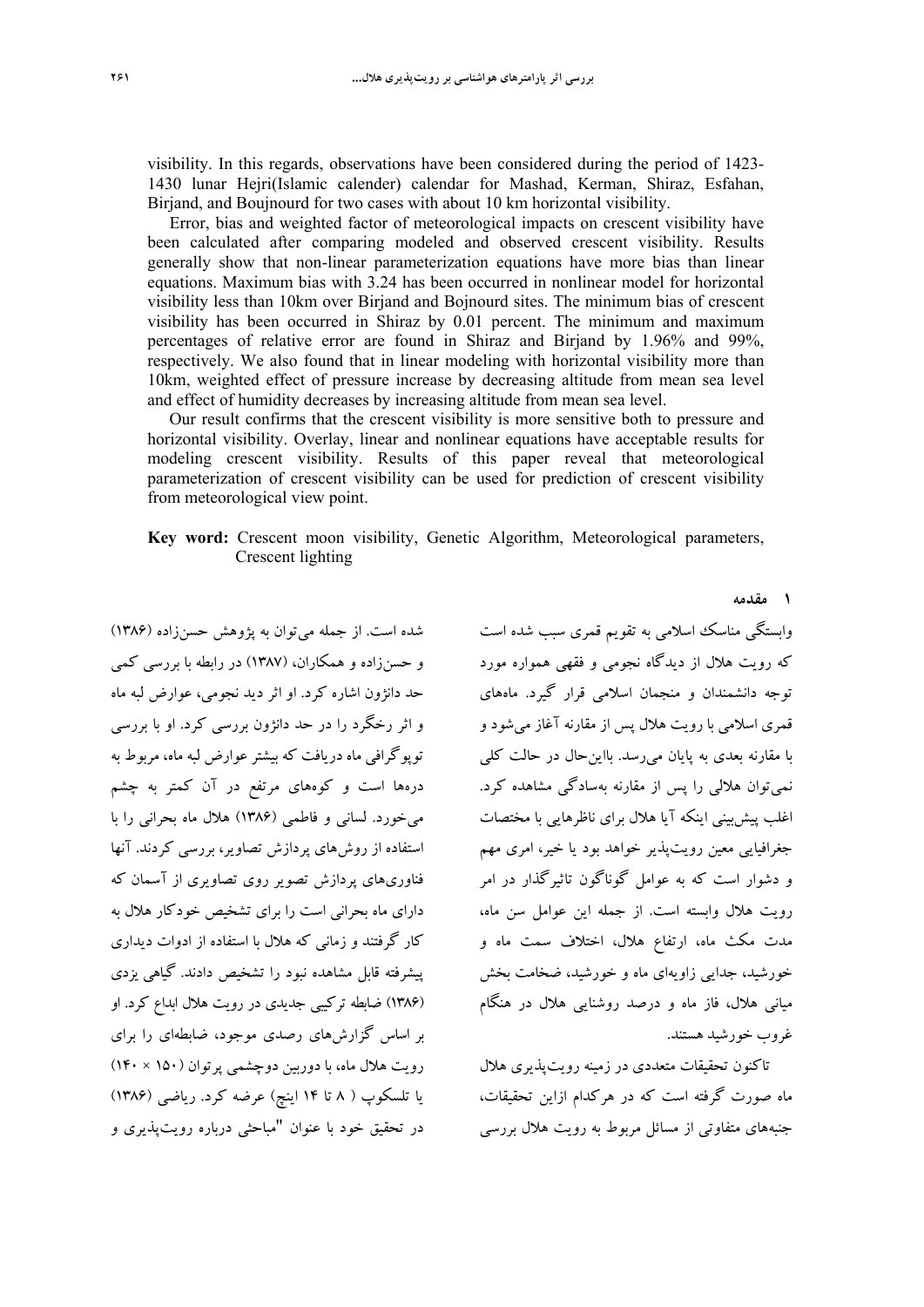تقويم قمري"، معياري مبتني بر اختلاف سمت و ارتفاع ماه و خورشيد در هنگام غروب خورشيد را عرضه كرد. حكيمي و ستايشي (1386)، با بررسي در مورد نتايج رصدهاي معتبر نجومي در ايران و جهان، معياري هوشمند براي پيشبيني رويتپذيري هلال ماه بهدست آوردند. از جمله تحقيقاتي كه در خارج از كشور در اين زمينه صورت گرفته است ميتوان به كار ژين(2001) و الياس (1994) اشاره كرد.

رسـتمي (1386)، الگـوي مثلثـي ايـران در پـيشبينـي رويت هلال در روز را عرضه كرد. اين الگو سهجملهاي يـا مثلثي با استفاده از سه پارامتر ارتفاع هلال، اختلاف ارتفـاع هلال با خورشيد و ضخامت بخش مياني هلال مطرح شد.

تاكنون اكثرتحقيقات مـرتبط بـا رويـتپـذيري هـلال ماه، متمركز بر موضوعات و شرايط نجـومي رويـت هـلال ماه بوده است و تحقيقات در ارتباط با اثر عوامل جـوي بـر رويت هلال يا صورت نگرفته و يا در حـد مقـدماتي بـوده اسـت، لـذا ايـن مقالـه بـه بررسـي تـاثيرعوامـل جـوي بـر رويتپذيري هلال ماه ميپردازد.

**2 مواد و روشها** 

**1-2 فنآوري الگوريتم ژنتيك**  از 1960 به بعد، محققان تصميم گرفتند كه از شـبيهسـازي فرايند تكامل طبيعي پيدايش انسان (بنابر نظريه اثبات نشده داروين) در حل مسائل بهينهسازي كمك بگيرند. ايـن امـر منجــربــه پيــدايش فــنآوريهــاي تصــادفي شــد كــه الگوريتم هاي تكاملي ناميده ميشـوند. الگـوريتم ژنتيـك، شناختهشدهترين نوع الگـوريتم تكـاملي اسـت (صـالحي و باوي، 1387). اساس كار الگوريتم ژنتيـك بـدينصـورت است كه روي يـك رشـته از جـوابهـاي مسـئله، بـه اميـد دستيافتن به جواب هاي بهتر، قانون بقاي بهترين (اصـلح) اعمـال مـيشـود. در هـرنسـل بـه كمـك فراينـد انتخـابي متناسب با ارزش جواب ها و توليد مثل، جوابهاي انتخاب

شده بـه كمـك عملگرهـايي كـه از ژنتيـك طبيعـي تقليـد شـدهانـد، تقريـبهـاي بهتـري از جـواب نهـايي بـهدسـت ميآيد. اين فرايند باعث ميشود كه جوابهـاي بـهدسـت آمده با شرايط مسـئله سـازگارتر باشـند. هركـدام از افـراد جمعيت، كه تقريبهايي از جـواب نهـايي انـد، بـهصـورت رشتههايي (كروموزوم) از حـروف يـا ارقـام، كـدگـذاري ميشوند. مقادير موجود روي كرموزومها، بهتنهـايي معنـي خاصي ندارند، بلكه بايد از حالت كد شده خارج شوند تـا درحكم متغيرهاي تصميمگيري داراي معني و نتيجه باشند. بعد از اينكه كروموزمها از حالت كدگـذاري شـده خـارج شدند، ميتوان كـارايي يـا بـرازش هـر فـرد از جمعيـت را محاسبه كرد. تابع هدف در تعيين برازش افراد نقش تعيـين كننده اي دارد. در هنگام تكثير به كمك اطلاعات اوليه اي كه از تابع هدف بهدست ميآيد، برازش هر فـرد مشـخص ميشود . از اين مقادير در فرايند انتخاب استفاده ميشود تا آن را به سمت انتخـاب افـراد مناسـب سـوق دهـد . هرچـه برازش فرد نسبت به جمعيت بيشتر باشـد، احتمـال انتخـاب بيشتر و هرچه برازش نسبي آن كمتر باشد، احتمال انتخاب آن براي توليد نسل بعدي كمترميشود. وقتي كـه بـرازش همه افراد جمعيت مشخص شـد، هركـدام بـا احتمـالي كـه متناسب با ميزان برازش آنها است، مـيتواننـد بـراي توليـد نسل بعد انتخاب شوند.عمـل تكثيـر در الگـوريتم ژنتيـك، براي رد و بدل اطلاعات ژنتيكي بين يك جفت و يا تعداد بيشتري از افراد به كار ميرود. بعد از اين مرحلـه، بـا يـك احتمال جديد، عملگر جهش روي رشـتههـاي توليـد شـده اعمال ميشود. بعد از مراحل تكثير و جهش، كرومـوزمهـا از حالت كد شده خارج شده و مقدار تـابع هـدف هريـك محاسـبه مـيشـود. سـپس بـه هركـدام برازشـي اختصـاص مييابد. در صورت نيـاز مراحـل انتخـاب و تكثيـر و ماننـد آن، مجدداً صورت ميگيرد. در طول ايـن فراينـد كـارايي متوسط جمعيت جواب هـا افـزايش مـييابـد. الگـوريتم تـا زماني تكرار ميشود كه معيارهـاي پايـان الگـوريتم باعـث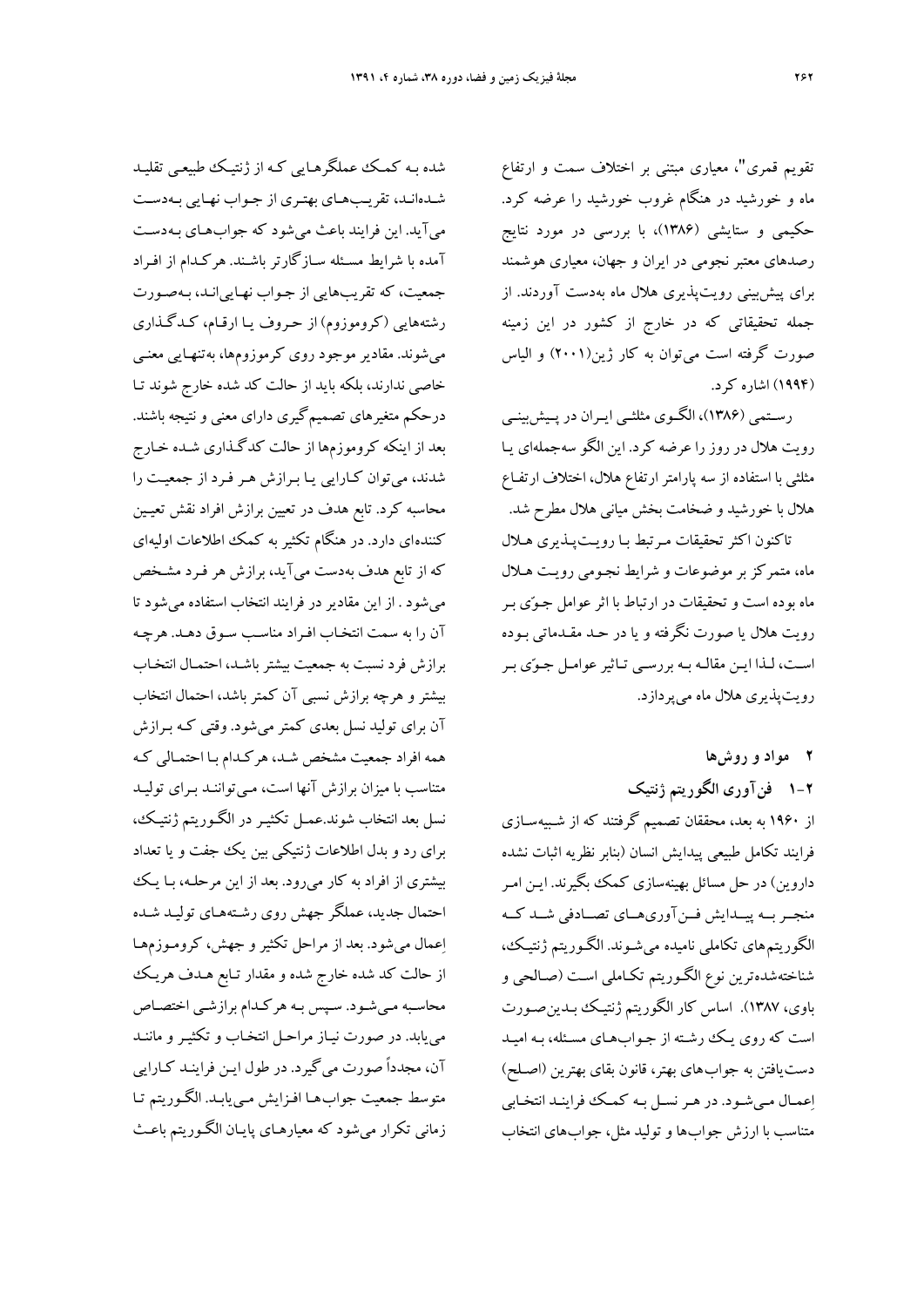واقعـــي تقســيم بـــر درجـــه آزادي (n-p)، R<sub>obs</sub> درصـــد روشنايي واقعي، Rmod درصد روشنايي الگوسازي شـده و (n-p) درجه آزادي است. همچنين ai ها ضـرايب محاسـبه شده از الگوريتم ژنتيك، P فشار متوسط سـطح دريـا، RH رطوبت نسبي، T دما و V ديد افقي هستند.

الگوريتم ژنتيك بـهازاي توليـد 4 نسـل متفـاوت ،100 ،200 500 و 1000 بـراي اصـفهان، اجـرا شـد. بـا بررسـي ضـرايب همبسـتگي بـه ازاي 4 نسـل متفـاوت، در الگـوي خطي تعداد نسل 200 و براي الگوي غيرخطي تعـداد نسـل 500 در نظر گرفته شد.

**3-2 دادهها، دوره و منطقه مورد بررسي** 

منطقــه مــورد بررســي شــامل شــهرهاي مشــهد، بجنــورد، بيرجنـد، اصـفهان، شـيراز و كرمـان اسـت. بـهدليـل نبــود گــزارشهــاي معتبــراز رصــدهاي ســالهــاي گذشــته، دوره مورد بررسي سالهاي 1423 تا 1430 هجـري قمـري اســت. در مقالــه حاضــر، روابــط بــهدســت آمــده بــر مبناي مشاهدات واقعي و گزارشهاي معتبر از رصدگراني چــون ميرســعيد، بــوژمهراني، صــياد، مطيعــي و ديگــران، برگرفتــه از پايگــاههــاي اطــلاع رســاني كمــان آســماني غيــرحرفــهاي گــروه ،)www.kamaneasemani.com/) رويــت هــلال مــاه (ir.ugcs.www(، هــلال مــاه و ســتاد اســتهلال خراســان رضــوي (ir.estehlal.www(اســتخراج شده است (جدول 1).

پارامترهاي هواشناسي موردنظر، فشـاردر سـطح متوسـط دريا، ديد افقي، دماورطوبت نسـبي هسـتند. متناسـب بـا هـر گـزارش رصـد، 4 داده مـوردنظرمعـادل آن روزدر سـاعت استهلال از بانك اطلاعاتي دادههاي سازمان هواشناسي كشور استخراج شده است (پايگـاه اطلاعـاتي سـازمان هواشناسـي ir.irimo.www، 1388) (جدول 2). بهمنظورافزايش دقـت و اهميت ديد افقى، دادهها به دو دسته با ديد افقـي كمتـر از ١٠ كيلومتروبيشتراز 10 كيلومتر طبقهبندي شدند. توقف آن شود. شكل 1 نمودار گردشي عمومي الگـوريتم ژنتيك را نشان ميدهد.



در مسئله تعريف شده بـراي الگوسـازي درصـد روشـنايي، تـابع بـرازش بـا دو الگـوي خطـي (رابطـه 1) وغيرخطـي (رابطه 2) تعريف ميشود (معتضديان و همكاران، 1387):

$$
MSE = \sum_{i=1}^{n} [R_{obs} - R_{mod}]^{2} / [n-p]
$$
  
= 
$$
\sum_{i=1}^{n} [R_{obs} - (a_{1}P + a_{2}RH + a_{3}T + a_{4}V + a_{5})]^{2}
$$
  

$$
/[n-p]
$$
 (1)

الگوي پارامترغيرخطي

الگوي پارامتر خطي

$$
MSE = \sum_{i=1}^{n} [R_{obs} - R_{mod}]^{2} / [n - p]
$$
\n
$$
= \sum_{i=1}^{n} [R_{obs} - (a_{i}P^{a_{2}} + a_{3}RH^{a_{4}} + a_{5}T^{a_{6}} + a_{7}V^{a_{8}} + a_{9})]^{2}
$$
\n
$$
/[n - p]
$$
\n
$$
\sum_{i=1}^{n} \sum_{j=1}^{n} [R_{obs} - (a_{i}P^{a_{2}} + a_{3}RH^{a_{4}} + a_{5}T^{a_{6}} + a_{7}V^{a_{8}} + a_{9})]^{2}
$$
\n
$$
= \sum_{i=1}^{n} [R_{obs} - (a_{i}P^{a_{2}} + a_{3}RH^{a_{4}} + a_{5}T^{a_{6}} + a_{7}V^{a_{8}} + a_{9})]^{2}
$$
\n
$$
= \sum_{i=1}^{n} [R_{obs} - (a_{i}P^{a_{2}} + a_{3}RH^{a_{4}} + a_{5}T^{a_{6}} + a_{7}V^{a_{8}} + a_{9})]^{2}
$$
\n
$$
= \sum_{i=1}^{n} [R_{obs} - (a_{i}P^{a_{2}} + a_{3}RH^{a_{4}} + a_{5}T^{a_{6}} + a_{7}V^{a_{8}} + a_{9})]^{2}
$$
\n
$$
= \sum_{i=1}^{n} [R_{obs} - (a_{i}P^{a_{2}} + a_{3}RH^{a_{4}} + a_{5}T^{a_{6}} + a_{7}V^{a_{8}} + a_{9})]^{2}
$$
\n
$$
= \sum_{i=1}^{n} [R_{obs} - (a_{i}P^{a_{2}} + a_{3}RH^{a_{4}} + a_{5}T^{a_{6}} + a_{7}V^{a_{8}} + a_{9})]^{2}
$$

حاصل مربع اختلاف بين درصدهاي روشنايي الگو شـده و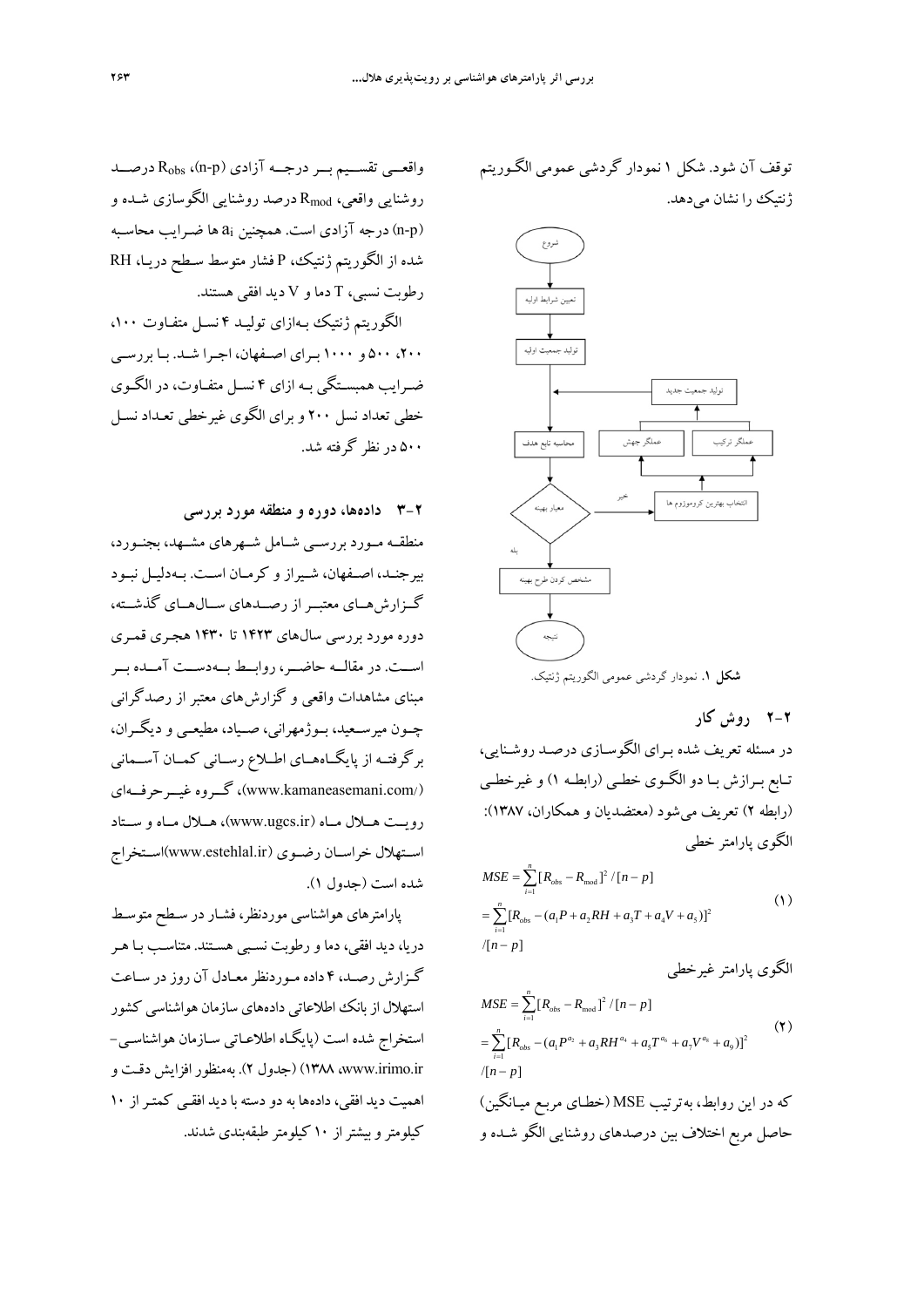**1-3 ارزيابي خطاهاي معادلات درصد روشنايي** 

فرمولهاي آن به قرار زيراست (منصورفر، 1382):

 $\sum_{i=1}^{n} \frac{r_i - r_i}{n}$  (۱)  $\sum_{i=1}^{n} \frac{r_i}{n}$ 

 $=\sqrt{\frac{1}{N}\sum\limits_{i=1}^{N}(P_i - Q_i)^2}$  (**٢**) - خطای میانگین **:** (

رويتهاي هلال ماه است.

كه در آنها، Pi مقادير الگو شده، Qi مقادير واقعي n تعداد

براي بررسي توانمندي الگوهاي عرضه شده اريبي (Bias(، خطاي ميانگين (RMSE (و درصد خطاي نسبي براي دو

حالت ديد افقي بيشتر از 10 كيلومتر و كمتر از 10 كيلومتر در دو حالت خطي و غيرخطي محاسبه شد كه

 $=\sum_{i=1}^{n} \frac{P_i - P_i}{P_i}$  $i=1$  *n*  $Bias = \sum_{i=1}^{n} \frac{P_i - Q_i}{P_i}$ 1

 $RMSE = \sqrt{\frac{1}{N} \sum_{i=1}^{N} (P_i - Q_i)^2}$ 

**3 يافتههاي تحقيق**  با استفاده از روش رگرسيون، معادلات خطـي و غيرخطـي به ازاي ديد افقي كمتر و بيشـتر از 10 كيلـومتر شـبيهسـازي شـــد (لاري و صـــفوي، 1385). در جـــدول 3 معـــادلات بهدست آمده براي هر شهرآورده شده است. معنـــي دار بـــودن نبـــود اخـــتلاف بـــين ميـــانگين و واريانس هاي دو جامعه آماري درصد روشنايي الگـو شـده

و واقعي در سطح 5 درصد با استفاده از آزمـون هـاي t و F مـورد بررسـي قـرار گرفـت (منصـورفر، 1382). همچنـين به منظور بررسـي رونـد تغييـرات دو داده، آزمـون ضـريب همبستگي نيزمحاسبه شد (جدول 4).

| زمان  |                         | وضعيت   | درصد                   | نام گروه                               |                                                                                   | رصدگر              |                                                     |
|-------|-------------------------|---------|------------------------|----------------------------------------|-----------------------------------------------------------------------------------|--------------------|-----------------------------------------------------|
| رويت  | ابزار                   | رويت    | روشنایی                |                                        | محل رصد                                                                           |                    | تاريخ                                               |
| 19:1V | ٬۲۱۹:۲۱دوربین<br>2.10.1 | رويت شد | $\cdot/77$             |                                        | كرمان. شهرستان زرند                                                               | محسن قاضی میر سعید | رجب ١٤٢٣<br>$Y \cdot Y / 9 / V$                     |
| 1V:2  | دوربين<br>$V \times 0$  | رويت شد | Y/Y                    | مركز أموزش<br>نجوم اديب                | اصفهان. عرض جغرافیایی<br>۳۲:۳۸ شمالی و طول<br>جغرافیایی ٤١:٤١ شرقی                | عليرضا بوژمهراني   | شعبان ١٤٢٣<br>(۲۹ رجب)<br>$Y \cdot Y / Y \cdot / V$ |
| 1V:Y1 | دوربين<br>$17 \times V$ | رويت شد | $\cdot/\lambda\lambda$ | گروه مهتاب.<br>مركز أموزش نجوم<br>اديب | شیراز، عرض ۳۰ درجه و ۵<br>دقیقه شمال <sub>ی</sub> و طول ٥٢<br>درجه و ٦ دقیقه شرقی | عليرضا بوژمهراني   | رمضان ١٤٢٣<br>$Y \cdot Y / 11 / 0$                  |

**جدول .1** گزارشهاي رويت هلال ماههاي قمري.

**جدول .2** پارامترهاي هواشناسي متناظر با درصد روشنايي هلال ماه قمري.

| ديد افقى<br>(km) | دمای متوسط<br>(k) | رطوبت<br>نسبى | فشار جوّ در سطح<br>متوسط دريا (hpa) | مكان<br>رويت | ساعت استخراج<br>اطلاعات | زمان رويت<br>هلال | درصد<br>روشنایبی       | تاريخ                     | ر ديف |
|------------------|-------------------|---------------|-------------------------------------|--------------|-------------------------|-------------------|------------------------|---------------------------|-------|
| ١٠               | ٢٦                | ١٥            | 1.17/V                              | کر مان       | ١٥                      | 19:71             | .77                    | $Y \cdot Y / 9 / V$       |       |
| ١٠               | $Y0/\Lambda$      | ۱٦            | 1.11/A                              | اصفهان       | ١٥                      | IV:2              | Y/19                   | $Y \cdot Y / Y \cdot / V$ |       |
| $\mathcal{L}$    | 11/7              | ۸۹            | 1.1V/T                              | شيراز        | ۱٥                      | V(T)              | $\cdot/\lambda\lambda$ | $Y \cdot Y / 11 / 0$      | ٣     |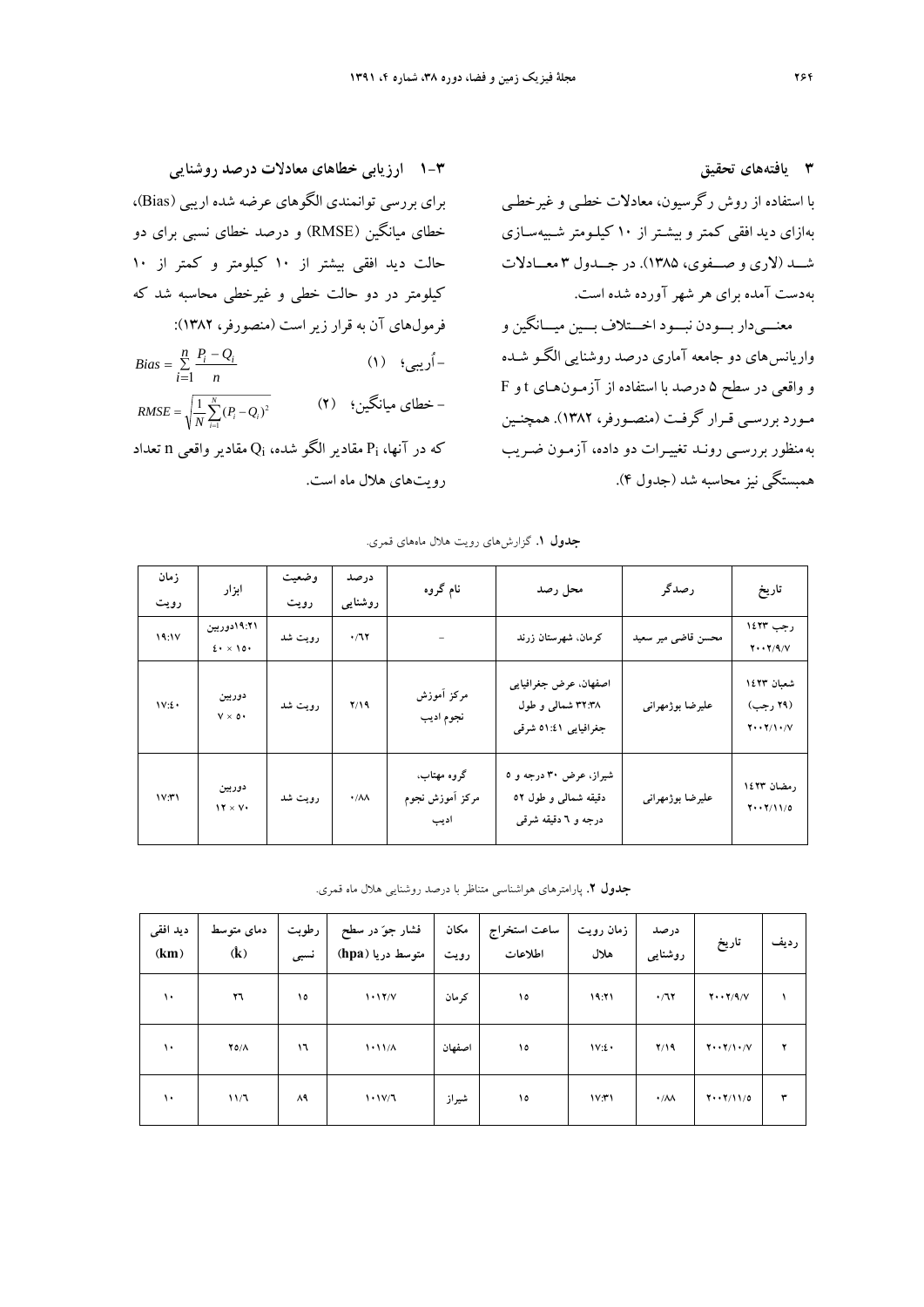| معادله                                                                                                                    | شرايط ديد                  | نوع<br>معادله                                                              | شهر       |
|---------------------------------------------------------------------------------------------------------------------------|----------------------------|----------------------------------------------------------------------------|-----------|
| $R_m = (0.42936) * P + (-0.42753) * RH + (-0.09426) * T + (0.16696) * V + 0.01449$                                        | بیش از ۱۰ کیلومتر          |                                                                            |           |
| $R_m = -0.2423 \cdot P + 0.5131 \cdot RH + 0.5634 \cdot T - 0.11089 \cdot V - 0.13287$                                    | کمتر از ۱۰ کیلومتر         |                                                                            |           |
| $R_m = (0.35553)*P^{(0.2502)} + (-0.29099)*R H^{(0.41413)} + (0.4184)*T^{(0.20709)} + (-0.60091)*V^{(1.50598)} + 0.06411$ | بیش از ۱۰ کیلومتر          |                                                                            | ŧ.        |
| $R_m = -0.06803 * p^{-0.01414} - 1.0562 * RH^{-0.42441} + 2.98905 * T^{0.10653} - 0.50886 * V^{0.83222} - 0.33129$        | کمتر از ۱۰ کیلومتر         |                                                                            |           |
| $R_M = 0.33342^* P - 0.26355^* RH + 0.14989^*T - 0.16151^*V + 0.00303$                                                    | بیش از ۱۰ کیلومتر          |                                                                            |           |
| $R_m = -0.86897 * P + 1.79716 * RH + 0.68386 * T + 0.805 * V + 0.00468$                                                   | کمتر از ۱۰ کیلومتر         |                                                                            |           |
| $R_{\rm m} = 0.04015*P^{0.41929} - 10146*RH^{1.85591} + 0.43926*T^{0.43021} - 0.26036*V^{1.06065} - 0.03507$              | بیش از ۱۰ کیلومتر          |                                                                            | بيو<br>پو |
| $R_m = -0.59257 * P^{0.85373} + 0.1942 * RH^{2.56819} - 1.07667 * T^{-0.41222} + 3.3282 * V^{0.61998} + 0.91067$          | کمتر از ۱۰ کیلومتر         |                                                                            |           |
| $R_m = 1.36207$ * $P + 0.58295$ * $RH - 0.07392$ * $T + 0.42617$ * $V + 0.00259$                                          | کمتر از ۱۰ کیلومتر         | خطی                                                                        |           |
| $R_m = -0.85446 * p^{-1.08473} + 3.81138 * R_H^{-1.84288} - 0.90895 * T^{0.22636} - 0.27594 * V^{-1.27974} - 0.035$       | بیش از ۱۰ کیلومتر          |                                                                            | بأبي      |
| $R_m = 0.31372 * p^{-0.92198} + 1.62667 * RH^{-0.84964} - 0.70548 * T^{2.0207} - 3.4173 * V^{3.3497} + 2.0028$            | کمتر از ۱۰ کیلومتر         | خطى<br>غير خطي<br>خطى<br>غيرخطي<br>غير خطي<br>خطى<br>خطی<br>غير خطي<br>خطى |           |
| $R_m = 0.23611 * P + 0.32049 * RH + 0.1753 * T - 0.02175 * V + 0.06091$                                                   | بیش از ۱۰ کیلومتر          |                                                                            |           |
| $R_m = -0.3363 * p^{-0.26594} + 0.21901 * R_H^{1.56606} - 0.17266 * p^{-0.30376} + 0.20067 * v^{1.42068} - 0.12124$       | غیرخطی   بیش از ۱۰ کیلومتر |                                                                            |           |
| $R_m = 0.17747 * P + 0.62185 * RH + 0.57329 * T + 0.81547 * V + 0.04601$                                                  | بیش از ۱۰ کیلومتر          |                                                                            | نې<br>آ   |
| $R_m = -0.61174 * p^{0.366} + 0.13972 * RH^{0.58827} - 0.1 * p^{0.03063} + 0.95324 * v^{2.01936} - 0.20016$               | بیش از ۱۰ کیلومتر          |                                                                            |           |
| $R_m = -0.32253 * P + 0.23004 * RH + 0.2554 * T + 0.60943 * V - 0.26228$                                                  | بیش از ۱۰ کیلومتر          |                                                                            | گرمان     |
| $R_m = -0.2756 * p^{0.23484} + 0.28845 * R_H^{0.82272} - 0.67192 * T^{0.58998} + 0.80459 * v^{0.67206} + 0.77439$         | غیرخطی   بیش از ۱۰ کیلومتر |                                                                            |           |

**جدول .3** معادلات بهدست آمده با استفاده از روش رگرسيون.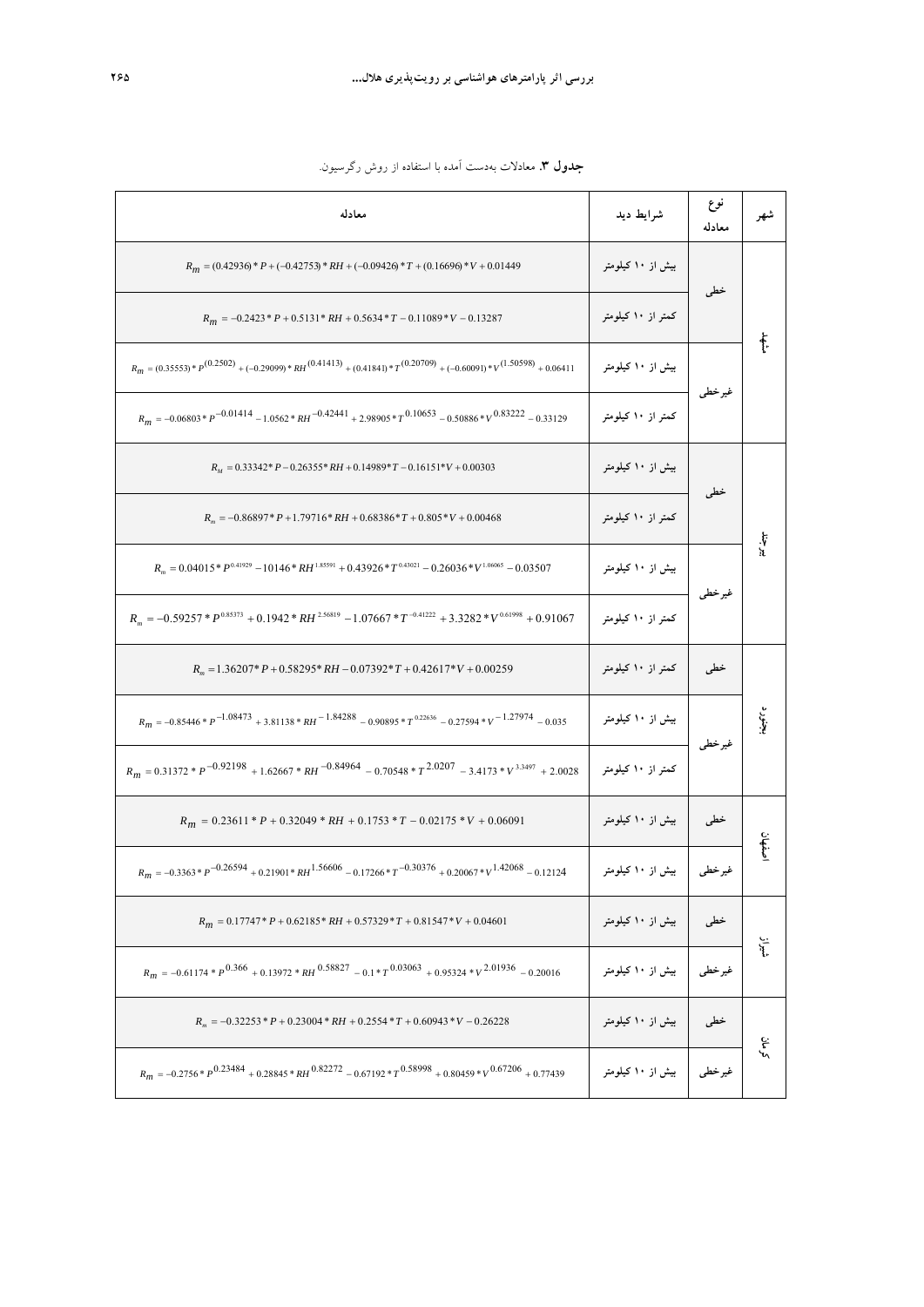| آزمون ضريب همبستگى                            | آزمون F                                    | آزمون t         | نوع معادله | دید افقی           | شهر    |
|-----------------------------------------------|--------------------------------------------|-----------------|------------|--------------------|--------|
| *                                             | $\clubsuit$                                | $\frac{1}{N}$   | خطی        | بیش از ۱۰ کیلومتر  |        |
| $\ddot{\Phi}$                                 | $\ddot{\pi}$                               | ₩               | غيرخطي     |                    | مشهد   |
| معنى ندارد                                    | معنى ندارد                                 | $\ddot{\pi}$    | خطی        | کمتر از ۱۰ کیلومتر |        |
| معنى ندارد                                    | *                                          | *               | غيرخطي     |                    |        |
| معنی ندارد                                    | 泰                                          | $\ddot{\pi}$    | خطی        | بیش از ۱۰ کیلومتر  |        |
| معنی ندارد                                    | معنى ندارد                                 | $\frac{16}{36}$ | غيرخطي     |                    | بيرجند |
| 泰                                             | $\mathcal{R}$                              | $\ddot{\Phi}$   | خطی        | کمتر از ۱۰ کیلومتر |        |
| معنى ندارد                                    | معنى ندارد                                 | معنى ندارد      | غيرخطي     |                    |        |
|                                               | 拳                                          |                 | غيرخطي     | بیش از ۱۰ کیلومتر  |        |
|                                               | معنى ندارد                                 | ₩               | خطی        | کمتر از ۱۰ کیلومتر | بجنورد |
|                                               | معنى ندارد                                 |                 | غيرخطي     |                    |        |
| *                                             | *                                          |                 | خطی        | بیش از ۱۰ کیلومتر  | اصفهان |
| معنى ندارد                                    | $\ast$                                     | ₩               | غيرخطي     |                    |        |
| <b>泰</b>                                      | $\begin{array}{c} \frac{1}{2} \end{array}$ | $\ddot{\pi}$    | خطی        | بیش از ۱۰ کیلومتر  | شيراز  |
| $\begin{array}{c c} \ast \\ \ast \end{array}$ | $\mathcal{R}$                              | $\ddot{\Phi}$   | غيرخطي     |                    |        |
| معنی ندارد                                    | معنی ندارد                                 | $\ast$          | خطی        | بیش از ۱۰ کیلومتر  | كرمان  |
| معنی ندارد                                    |                                            |                 | غيرخطي     |                    |        |

**جدول .4** سطح معني داري معادلات بهدست آمده با استفاده از آزمونهاي آماري.

توضيح: در جدول فوق علامت ٭ معنيدار بودن آزمون را نشان ميدهد.

مقدار اُريبي نشاندهنـده ميـزان تطبيـق دادههـاي الگـو شده با واقعي است. اگر مقـدار بـهدسـت آمـده بـراي ايـن پارامتر مثبت باشد، الگـو داراي اُريبـي گـرم و اگـر مقـدار بهدست آمده بـراي ايـن پـارامتر منفـي باشـد، الگـو داراي اُريبي سرد خواهد بود. اُريبي گرم به حالتي گفته مـيشـود كه پيشبينـي الگـو بيشـتر از مقـدار واقعـي اسـت. خطـاي ميانگين و درصد خطاي ميـانگين هـر چقـدر كمتـر باشـد، خطاي الگوسـازي كمتـر خواهـد بـود يعنـي ميـزان تطب يـق دادههاي واقعي و الگو شده بيشتراست.

شكل 2 پراكندگي درصد روشنايي الگو شده و واقعي را براي دو حالت ديد افقي بيش از 10 كيلومتر و كمتـر از 10 كيلومتر نشان ميدهد. همانطور كه مشاهده ميشود بـا تقريـب خـوبي، پراكنـدگي دادههـا بـه خـط يـكبـهيـك نزديك است.

در جدول 5 درصد روشنايي واقعي، درصـد روشـنايي الگو شده و ميانگين اُريبـي الگوهـاي محاسـبه شـده آورده شده است.

در جـدول 6 خطـاي ميـانگين و درصـد خطـاي نسـبي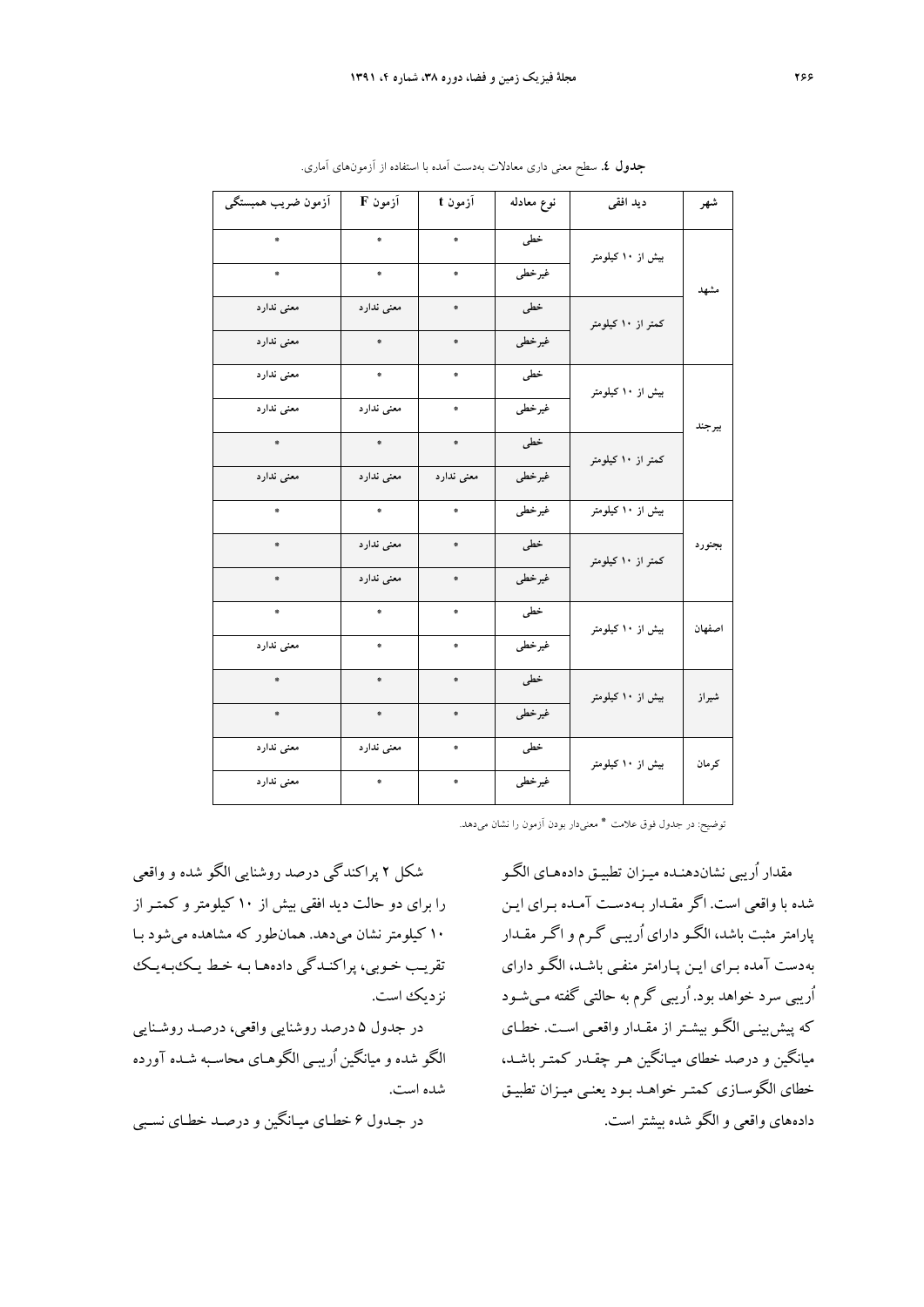معـــــادلات درصـــــد روشـــــنايي الگوســـــازي شـــــده بـــراي ايســـتگاههـــاي مـــورد بررســـي در دو حالـــت ديد افقي بيشتر و كمتـراز 10 كيلـومترآورده شـده اسـت.

در شــــكلهــــاي 3 و 4 درصــــد خطــــاي نســــبي بــــه ازاي ديــد افقــي بيشــترو كمتــراز 10 كيلــومتررســم شده است.

| آريبي                   | ميانگين درصد<br>روشنایی الگو شده | میانگین درصد<br>روشنايى واقعى | نوع معادله | ديد افقى           | شهر    |  |
|-------------------------|----------------------------------|-------------------------------|------------|--------------------|--------|--|
| $\cdot/\cdot$ Y         | 1/31                             | 1/09                          | خطى        | بیش از ۱۰ کیلومتر  |        |  |
| $-\cdot/\cdot$          | 1/07                             | 1/0T                          | غيرخطي     |                    | مشهد   |  |
| $-\cdot/(\cdot)$        | 1/N <sub>A</sub>                 | 1/9V                          | خطى        | کمتر از ۱۰ کیلومتر |        |  |
| $Y/\cdot 0$             | 2/77                             | Y/Y                           | غيرخطي     |                    |        |  |
| $\cdot$ / $\cdot$       | $1/\lambda V$                    | $1/\lambda$                   | خطى        | بیش از ۱۰ کیلومتر  |        |  |
| $\cdot/\cdot$ ٤         | $1/\Lambda$ 0                    | $1/\Lambda$                   | غيرخطي     |                    | بيرجند |  |
| $\cdot/\cdot$           | $1/\Lambda$                      | 1/Y <sub>9</sub>              | خطى        | کمتر از ۱۰ کیلومتر |        |  |
| $\mathbf{r}/\mathbf{z}$ | 0/YY                             | $1/\gamma$ ۹                  | غيرخطي     |                    |        |  |
| $\cdot/\cdot$ ٤         | $1/\lambda V$                    | $1/\Lambda$ ۳                 | غيرخطي     | بیش از ۱۰ کیلومتر  |        |  |
| $\cdot/\cdot$           | Y/Y                              | Y/11                          | خطی        | کمتر از ۱۰ کیلومتر | بجنورد |  |
| Y/YZ                    | 0/Y                              | Y/11                          | غيرخطي     |                    |        |  |
| $\cdot/\cdot$ Y         | 1/T1                             | 1/T2                          | خطى        | بیش از ۱۰ کیلومتر  | اصفهان |  |
| . / . 2                 | 1/T <sub>A</sub>                 | 1/T2                          | غيرخطي     |                    |        |  |
| $\cdot/\cdot$           | $\cdot$ /9.                      | $\cdot/\Lambda$ ٩             | خطى        | بیش از ۱۰ کیلومتر  | شيراز  |  |
| $-\cdot/\cdot$          | $\cdot/\lambda\lambda$           | .74                           | غيرخطي     |                    |        |  |
| $-112$                  | $1/\sqrt{2}$                     | 1/YE                          | خطى        | بیش از ۱۰ کیلومتر  | كرمان  |  |
| .00                     | $1/\gamma$ ۹                     | 1/72                          | غيرخطي     |                    |        |  |

**جدول .5** ميانگين اُريبي الگوهاي محاسبه شده در دو حالت ديد افقي بيشتر از 10 كيلومتر و كمتر از 10 كيلومتر.



**شكل .2** منحني يكبهيك درصد روشنايي الگو شده و واقعي.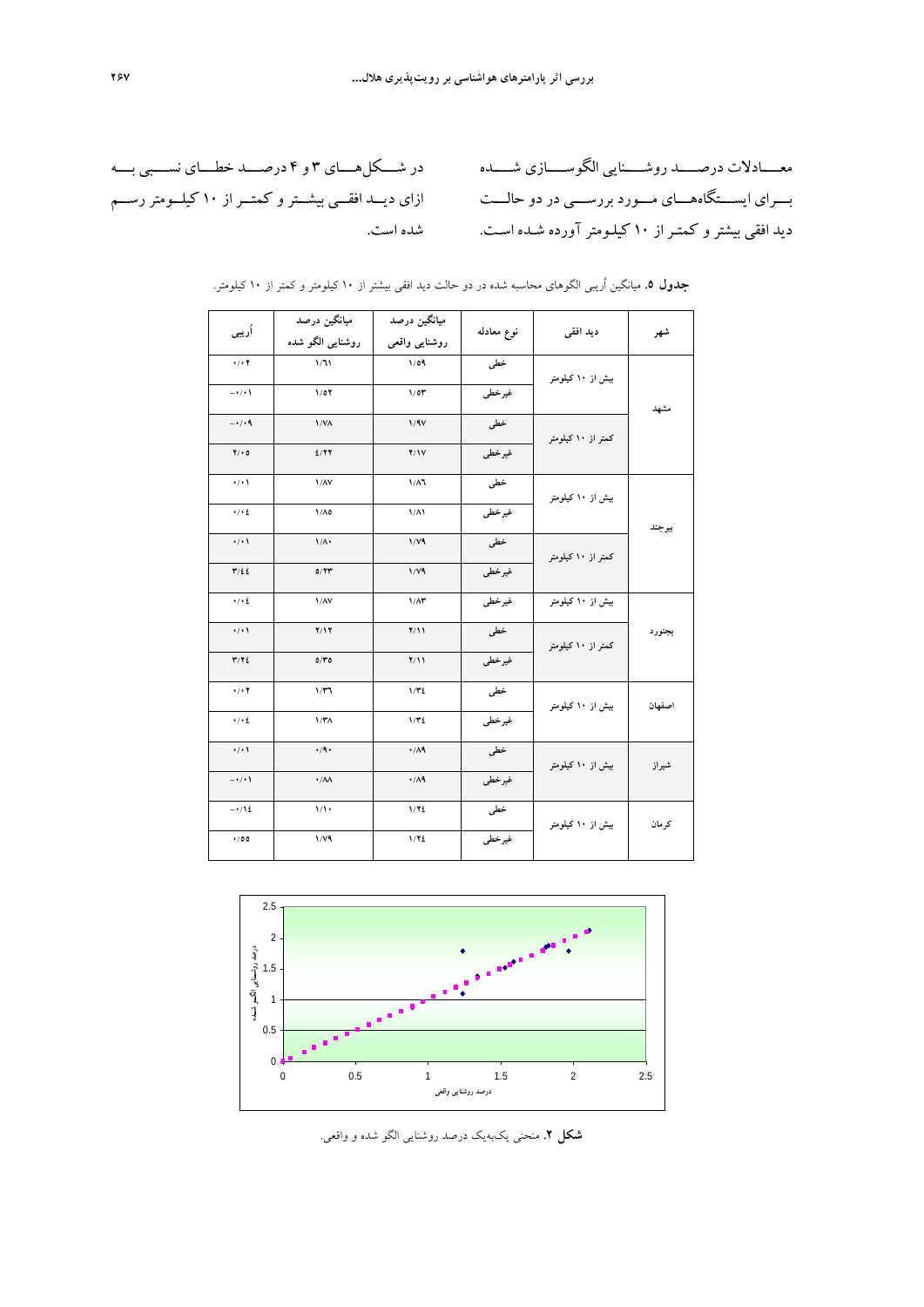| درصد خطای نسبی                     | خطاي ميانگين         | نوع معادله | ديد افقى           | شهر    |
|------------------------------------|----------------------|------------|--------------------|--------|
| 10/1A                              | $\cdot$ / Y ٤        | خطی        | بیش از ۱۰ کیلومتر  |        |
| $1/\sqrt{2}$                       | $\cdot$ /YA          | غيرخطي     |                    | مشهد   |
| T0/T                               | $\cdot$ /VV          | خطى        | کمتر از ۱۰ کیلومتر |        |
| $Y\Lambda/02$                      | .01.                 | غيرخطي     |                    |        |
| 1V/T0                              | $\cdot$ / $\tau\tau$ | خطی        | بیش از ۱۰ کیلومتر  |        |
| 15/27                              | $\cdot$ / Y ٤        | غيرخطي     |                    | بيرجند |
| 20/2V                              | $\cdot/\lambda$      | خطى        | کمتر از ۱۰ کیلومتر |        |
| ۹۹                                 | $1/\gamma$ ۹         | غيرخطي     |                    |        |
| <b>17/VE</b>                       | $\cdot$              | غيرخطي     | بیش از ۱۰ کیلومتر  |        |
| Y9/2                               | $\cdot/11$           | خطى        | کمتر از ۱۰ کیلومتر | بجنورد |
| 11/02                              | 1/YY                 | غيرخطي     |                    |        |
| $\mathbf{Y}'/\mathbf{A}$           | $\cdot$              | خطى        | بیش از ۱۰ کیلومتر  | اصفهان |
| $\mathcal{W}/\mathcal{V}$          | $\cdot/\lambda$      | غيرخطي     |                    |        |
| V/92                               | $\cdot/\cdot$ Y      | خطى        | بیش از ۱۰ کیلومتر  | شيراز  |
| 1/97                               | $\cdot/\cdot$ Y      | غيرخطي     |                    |        |
| Y0/92                              | $\cdot$ /۳۲          | خطی        | بیش از ۱۰ کیلومتر  | كرمان  |
| $\mathbf{r} \mathbf{y}/\mathbf{q}$ | $\cdot/21$           | غيرخطي     |                    |        |

**جدول .6** خطاي الگوهاي محاسبه شده در دو حالت ديد افقي بيشتر از 10 كيلومتر و كمتر از 10 كيلومتر.

**2-3 تاثيرگذاري پارامترهاي هواشناسي بر درصد روشنايي** 

به منظور بررسي سهم هر كدام از پارامترهاي هواشناسـي بـر درصد روشنايي محاسـبه شـده، درصـد تـاثير هـر كـدام از پارامترها در معادلات بهدست آمده، محاسبه شـد (جـدول

7). ستون "ساير عوامل" مربوط به سهم ساير عوامل بهجـز پارامترهاي مورد بررسي در اين مقاله است.

ارتفاع هريـك از شـهرهاي مشـهد، بيرجنـد، بجنـورد، شيراز، اصفهان و كرمـان از سـطح دريـا بـه ترتيـب ،999/2 ،1491 ،1091 ،1484 1550/4 و 1753/8 متراست.



**شكل .3** درصد خطاي نسبي بهازاي ديد افقي بيشتر از 10 كيلومتر.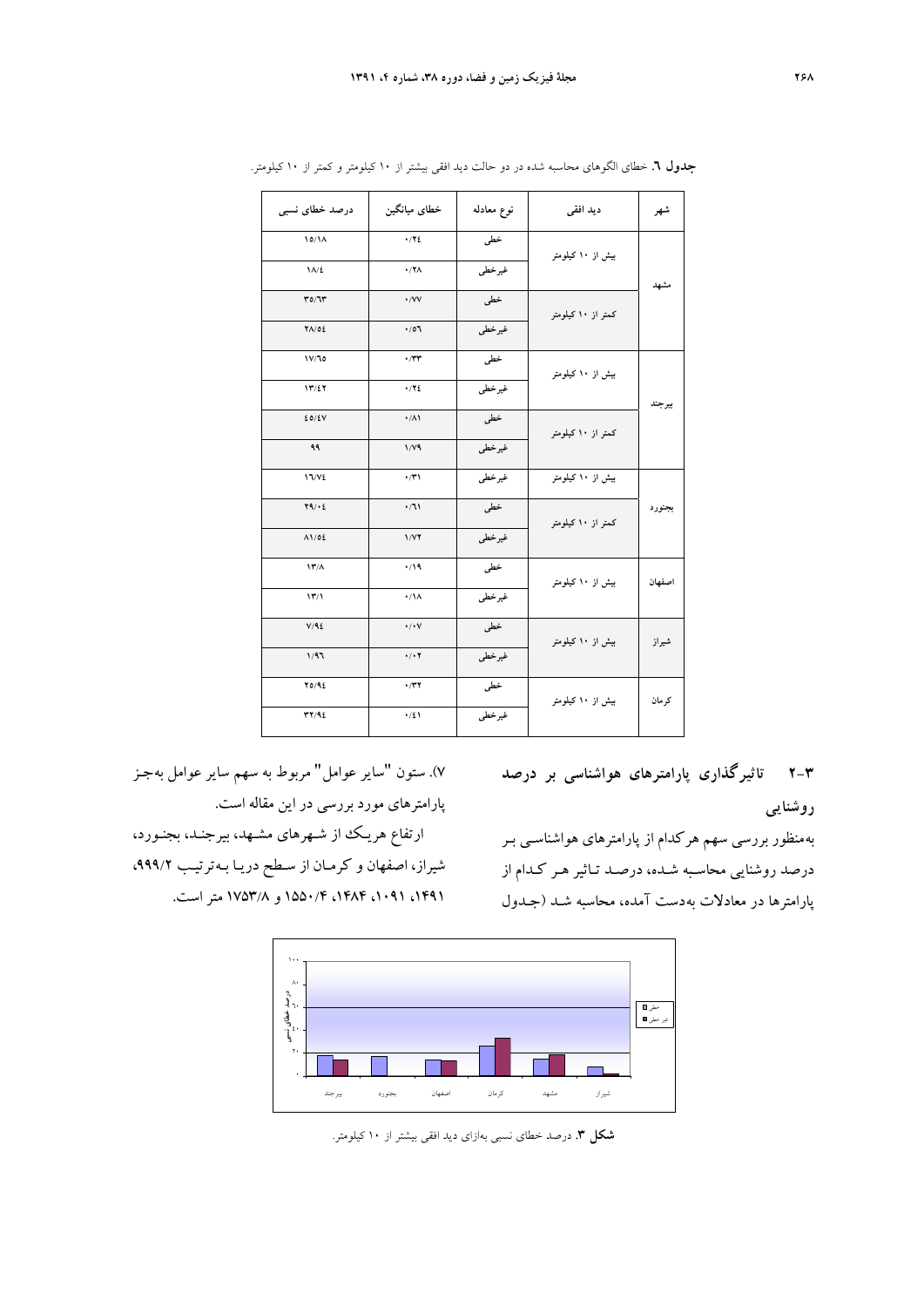| ساير عوامل       | دید افقی                          | دمای                              | رطوبت                | فشار جوّ نسبت به                  | نوع معادله | ديد افقى           | شهر    |
|------------------|-----------------------------------|-----------------------------------|----------------------|-----------------------------------|------------|--------------------|--------|
|                  |                                   | متوسط                             | نسبى                 | سطح متوسط دريا                    |            |                    |        |
| $\Lambda/\Sigma$ | $T\vee T$                         | .46                               | $V/\Sigma$           | 27/7                              | خطى        | بیش از ۱۰ کیلومتر  |        |
| $\bullet$        | T9/2                              | $\mathbf{Y}\mathbf{V}/\mathbf{Y}$ | 12/7                 | 19/1                              | غيرخطي     |                    | مشهد   |
| $\bullet$        | 1/2                               | $Y\Lambda/\Lambda$                | $\cdot/\vee$         | 79/1                              | خطى        | کمتر از ۱۰ کیلومتر |        |
| $\bullet$        | $\Lambda/V$                       | ٧٥                                | $\frac{1}{\sqrt{2}}$ | 10/Y                              | غيرخطى     |                    |        |
| $\bullet$        | $Y/\Lambda$                       | 1.7                               | $\Lambda$ Y/Y        | $2/\Lambda$                       | خطى        | بیش از ۱۰ کیلومتر  |        |
| $\bullet$        | Y/Y                               | $\Upsilon \Upsilon / V$           | ٣٦                   | $Y0/\lambda$                      | غيرخطى     |                    | بيرجند |
| $\bullet$        | 11/9                              | Y0/T                              | ٤٥                   | 1V/0                              | خطى        | کمتر از ۱۰ کیلومتر |        |
| $\cdot/1$        | T1/7                              | $Y \cdot / \Lambda$               | $1/\sqrt{7}$         | Y9/Y                              | غيرخطي     |                    |        |
| $\bullet$        | $\cdot/\Lambda$                   | $\cdot/1$                         | $9\lambda/2$         | $\cdot/7$                         | غيرخطي     | بیش از ۱۰ کیلومتر  |        |
| $\cdot/1$        | $\mathbf{r}$ .                    | 77/T                              | 2/7                  | T9/2                              | خطى        | کمتر از ۱۰ کیلومتر | بجنورد |
| $\bullet$        | $\mathbf{Y2}/\mathbf{V}$          | Y9/9                              | Y/Y                  | $\tau\tau/\tau$                   | غيرخطي     |                    |        |
| $\rightarrow$    | $\cdot/0$                         | 1V/Y                              | 247/7                | $\Upsilon$ ۹/۱                    | خطى        | بیش از ۱۰ کیلومتر  | اصفهان |
| $\cdot/1$        | .12                               | $YY/\lambda$                      | ٥٤                   | $\mathbf{Y}\mathbf{Y}/\mathbf{Z}$ | غيرخطى     |                    |        |
| $\bullet$        | $\Lambda$ $\Upsilon$ / $\Upsilon$ | $1V/\xi$                          | $\bullet$            | $\cdot/2$                         | خطى        | بیش از ۱۰ کیلومتر  | شيراز  |
| $\bullet$        | 97/V                              | 7/9                               | $\cdot$ /۳           | $\cdot/1$                         | غيرخطى     |                    |        |
| $\cdot/1$        | $\Lambda/\Lambda$                 | $\frac{1}{\sqrt{}}$               | V/V                  | ٤٦                                | خطى        | بیش از ۱۰ کیلومتر  | كرمان  |
| $\bullet$        | $Y\Lambda/T$                      | 20/0                              | 10/T                 | 1.7                               | غيرخطى     |                    |        |
|                  |                                   |                                   |                      |                                   |            |                    |        |

**جدول .7** درصد تاثير پارامترهاي هواشناسي بر درصد روشنايي محاسبه شده.



 **شكل .4** درصد خطاي نسبي بهازاي ديد افقي كمتر از <sup>10</sup> كيلومتر.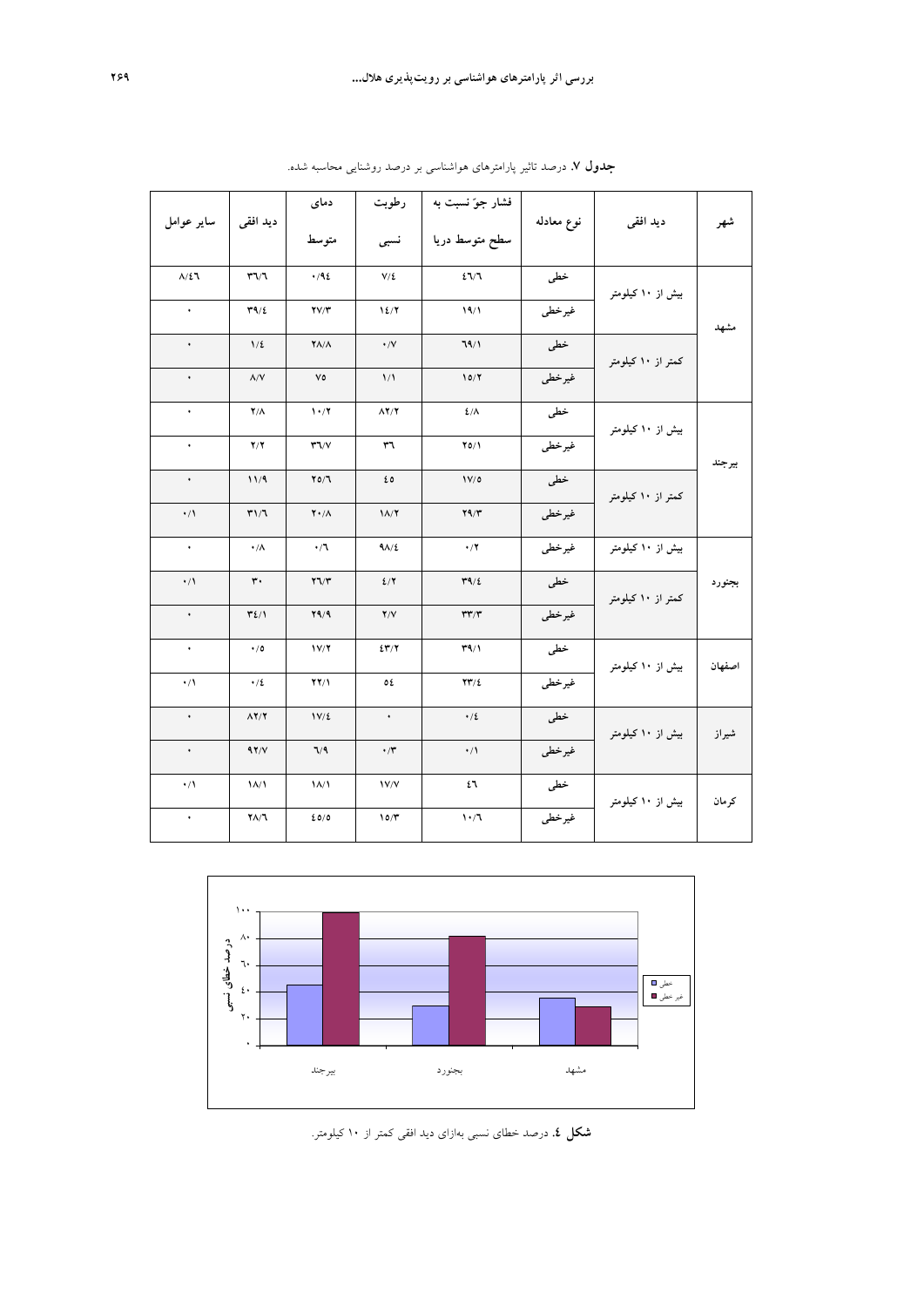**4 نتيجهگيري** 

با توجه بـه اهميـت و جايگـاه رويـت هـلال مـاه در تقـويم اسلامي، اين تحقيق با هدف عرضـة روشـي بـراي بهبـود و همچنين برنامهريزي بهتر رويت هـلال مـاههـاي قمـري در شــرايط گونــاگون عوامــل هواشناســي صــورت گرفــت. تاكنون پژوهشهاي زيادي در زمينه رويـتپـذيري هـلال ماه صورت گرفته است كه در اكثر آنها جنبههاي نجـومي رويت هلال ماه مدنظر بوده است، اما در اين تحقيق، تـاثير عوامل جوي بررويتپذيري هلال ماه بررسي شد.

در پـژوهش حاضـربراسـاس دادههـاي رصـدي هـلال مـاههـاي دوره 1423 تـا 1430 قمـري، الگـويي بـرمبنـاي الگوريتم ژنتيك براي كمينه كردن خطـاي مربـع ميـانگين بين دادههاي رصدي و دادههـاي الگـو شـده بـا دو حالـت خطي و غيرخطي طراحي شد. در هر دو حالت الگوسـازي خطـي وغيرخطـي بـه دو طبقـه بـا ديـد افقـي بيشـتراز ده كيلـومترو كمتـراز ده كيلـومترتقسـيم شـد. نتـايج نشـان ميدهد كه بـهطـوركلي الگوهـاي غيرخطـي در دو حالـت ديد افقي كمتر و بيشتر از 10 كيلومتر داراي اُريبي بيشتري هستند. الگوسازيها در حالتهاي ديـد افقـي كمتـر از 10 كيلومتر در مقايسه با ديد افقي بيشـتراز 10 كيلـومترداراي اُريبي بيشتري است كه ايـن نشـاندهنـده اثـر كـاهش ديـد عمدتاً ناشي از ذرات گرد وغبـار، آلـودگيهـاي ناشـي از فعاليتهاي صنعتي و رطوبت ، روي ميزان روشنايي هـلال است؛ بهطوريكه هرچه ديد بيشتر باشد (هواي صـافتـر) احتمال رويتپذيري هلال بيشتر ميشـود. بيشـترين اُريبـي مربوط به ديد افقي كمتر از 10 كيلومتر و متعلق به الگـوي غيرخطي شهرهاي بيرجنـد و بجنـورد بـهترتيـب بـه ميـزان 3/44 و 3/24 است. كمترين اُريبي در شيراز به ميزان 0/01 در هر دو حالت خطي و غيرخطي ثبت شده است. بهتـرين حالت الگوسازي مربوط به شهر شيراز، با ديد افقي بيش از 10 كيلومتر در حالـت غيرخطـي اسـت كـه مقـدار خطـاي ميانگين در اين حالت 0/02 و خطـاي نسـبي 1/96 درصـد

است. همچنين بدترين پاسخ الگوسازي مربوط به بيرجند با ديد افقي كمتر از 10 كيلـومتر در حالـت غيرخطـي اسـت كه مقدار خطاي ميانگين 1/79 و خطاي نسـبي 99 درصـد محاسبه شد.

در اين مقاله ميزان تاثيرگذاري هركدام از پارامترهـاي چهارگانه هواشناسي نيز بررسي شد. برايناساس در الگوي خطي بهازاي ديد افقي بيش از 10 كيلومتر، هرچـه ارتفـاع از سطح دريا كمتر شود، تاثير ديد افقي بر درصد روشنايي بيشتر ميشود. همچنين بيشترين تـاثير فشـار جـو در سـطح متوســط دريـــا، در ارتفاعـــات پـــايين رخ مـــىدهـــد. بهعبارتديگـر هرچـه ارتفـاع از سـطح دريـا كمتـر باشـد، درصد تاثير فشار بيشتر خواهد شـد. در الگـوي غيرخطـي، بـهازاي ديـد افقـي بـيش از 10 كيلـومتر، هرچـه ارتفـاع از سـطح دريـا كمتـر شـود، تـاثيررطوبـت نسـبي بـردرصـد روشنايي هلال بيشتر ميشود. درحاليكه با كاهش ارتفـاع از سطح دريا، درصد تاثير پارامتر فشار كم مي شود.

بهازاي ديد افقي كمتر از 10 كيلومتر در الگوي خطي، هرچه ارتفاع از سطح دريا كمتر شـود، درصـد تـاثير فشـار جو در سطح متوسط دريا بر درصد روشنايي بيشتر خواهـد شد. همچنين پس از عامل فشار، بيشـترين درصـد تـاثير در اين شرايط متعلق به ديد افقي است. با افزايش ارتفاع، سهم تاثير رطوبت نسبي بـر درصـد روشـنايي كـاهش مـييابـد. همچنـين الگـوي غيرخطـي بـراي ديـد افقـي كمتـراز 10 كيلومتر نشان ميدهد كه ديد افقي، بيشترين تاثير را نسبت بـه ديگـرپارامترهـا بـردرصـد روشـنايي الگـو شـده دارد. درحاليكه رطوبت نسبي پارامتري است كه كمترين تـاثير را بردرصد روشنايي دارد.

بهطوركلي ميتوان گفت كه با توجه به اُريبي محاسـبه شـده، الگوهـاي خطـي در مقايسـه بـا الگوهـاي غيرخطـي توانمندي بيشتري در شبيهسـازي درصـد روشـنايي دارنـد. همچنين الگوسازيهاي با ديد افقي كمتر از ده كيلومتر نيز داراي اُريبي بيشـتري در مقايسـه بـا ديـد افقـي بيشـتراز ده